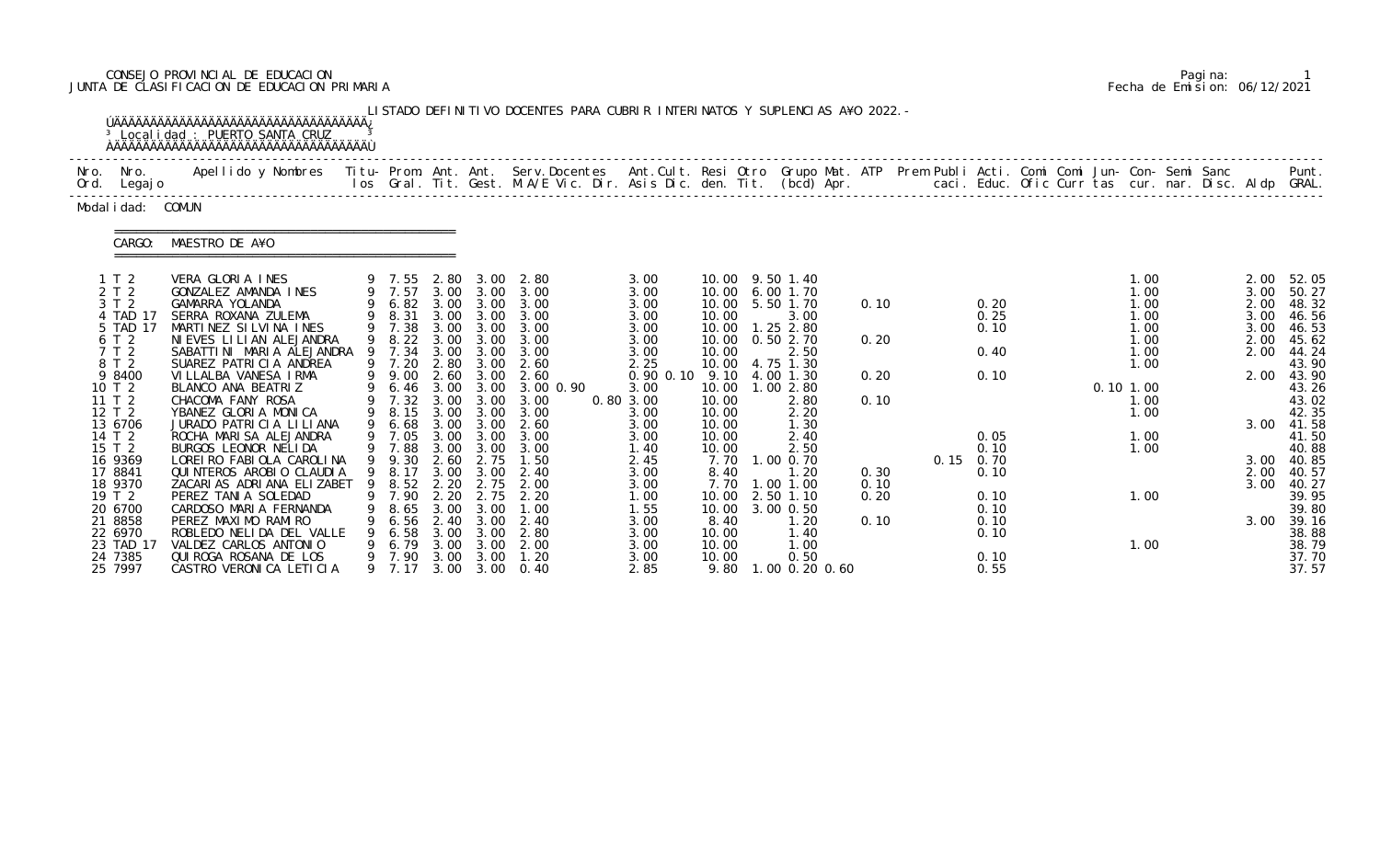# CONSEJO PROVINCIAL DE EDUCACION Pagina: 2 JUNTA DE CLASIFICACION DE EDUCACION PRIMARIA Fecha de Emision: 06/12/2021

|      |                                                                                                                                                                                                                                                                                                                  | <sup>3</sup> Localidad : PUERTO SANTA CRUZ                                                                                                                                                                                                                                                                                                                                                                                                                                                                                                                                                                                                                                                   |   |                                                                                                                                                                                                                                   |                                                                   |                                                                                | LISTADO DEFINITIVO DOCENTES PARA CUBRIR INTERINATOS Y SUPLENCIAS A¥O 2022. -                                                                                                                                                                                                           |                                                                                                                                                                      |                                                                                                                                                                                                        |           |                                                                                                                                                            |              |              |  |  |  |              |                                                                                                                                                                                                                                        |
|------|------------------------------------------------------------------------------------------------------------------------------------------------------------------------------------------------------------------------------------------------------------------------------------------------------------------|----------------------------------------------------------------------------------------------------------------------------------------------------------------------------------------------------------------------------------------------------------------------------------------------------------------------------------------------------------------------------------------------------------------------------------------------------------------------------------------------------------------------------------------------------------------------------------------------------------------------------------------------------------------------------------------------|---|-----------------------------------------------------------------------------------------------------------------------------------------------------------------------------------------------------------------------------------|-------------------------------------------------------------------|--------------------------------------------------------------------------------|----------------------------------------------------------------------------------------------------------------------------------------------------------------------------------------------------------------------------------------------------------------------------------------|----------------------------------------------------------------------------------------------------------------------------------------------------------------------|--------------------------------------------------------------------------------------------------------------------------------------------------------------------------------------------------------|-----------|------------------------------------------------------------------------------------------------------------------------------------------------------------|--------------|--------------|--|--|--|--------------|----------------------------------------------------------------------------------------------------------------------------------------------------------------------------------------------------------------------------------------|
| Nro. | Nro. In the Nro.<br>Ord. Legajo                                                                                                                                                                                                                                                                                  | Apellido y Nombres  Titu- Prom. Ant. Ant.  Serv.Docentes  Ant.Cult. Resi Otro  Grupo Mat. ATP  Prem Publi Acti. Comi Comi Jun- Con- Semi Sanc              Punt.<br>Ios Gral. Tit. Gest. M.A/E Vic. Dir. Asis Dic. den. Tit. (bcd                                                                                                                                                                                                                                                                                                                                                                                                                                                            |   |                                                                                                                                                                                                                                   |                                                                   |                                                                                |                                                                                                                                                                                                                                                                                        |                                                                                                                                                                      |                                                                                                                                                                                                        |           |                                                                                                                                                            |              |              |  |  |  |              |                                                                                                                                                                                                                                        |
|      | CARGO:                                                                                                                                                                                                                                                                                                           | MAESTRO DE A¥O                                                                                                                                                                                                                                                                                                                                                                                                                                                                                                                                                                                                                                                                               |   |                                                                                                                                                                                                                                   |                                                                   |                                                                                |                                                                                                                                                                                                                                                                                        |                                                                                                                                                                      |                                                                                                                                                                                                        |           |                                                                                                                                                            |              |              |  |  |  |              |                                                                                                                                                                                                                                        |
|      | 26 10253<br>27 8395<br>28 9907<br>29 9924<br>30 12757<br>31 12152<br>32 10318<br>33 9718<br>34 11120<br>35 11640<br>36 12050<br>37 9921<br>38 12076<br>39 11903<br>40 10291<br>41 12251<br>42 12167<br>43 12685<br>44 12697<br>45 9918<br>46 TP11264<br>47 12553<br>48 12689<br>49 11743<br>50 12681<br>51 11888 | ALMONACID ANALIA NATALIA<br>MALDONADO VICTOR OSCAR<br>ROLON LORENA VANESA<br>I FRAN MENOYO GLORIA EDITH 9 7.00<br>PEREYRA LIDIA BEATRIZ<br>BOUDON VALERIA SOLEDAD<br>GALLARDO LUISA MIRIAM<br>ELY MABEL ROSANA<br>TOLABA NELIDA BEATRIZ<br>SORIA SANDRA EVANGELINA<br>ESCRIBANO MARIA SOLEDAD<br>FORTUNA LORENA SOLEDAD<br>SCHUNK, JESSICA AYLEN<br>SANCHEZ NORA ELIZABETH<br>OVI EDO CUARANTA JULI ETA<br>DOMINGUEZ YANIL CRUZ<br>ARIAS MARIA CRISTINA<br>HUI LI NAO MARI A JOSE<br>ORELLANO VALERIA MARIEL<br>GALEAN FRANCISCA ROSA<br>LOFVALL LIA TERESA<br>CACERES ALICIA MABEL<br>STEKAR ANABEL IRENE<br>HASS VIRGINIA ANALIA<br>CATELI CAN GEORGI NA BELEN<br>QUIJADA RIVERA MARIA DEL | 9 | 9 9.17 2.60 3.00<br>9 7.76 1.80<br>9 8.08<br>9 8.78<br>9 8.48<br>9 7.69<br>9 7.35<br>9 7.76<br>9 8.29<br>9 7.92<br>9 8.11 0.60 0.50<br>9 7.75<br>9 8.49<br>9 7.77<br>9 7.81<br>9 8.70<br>9 7.78<br>7.36<br>7.05<br>8.26<br>9 8.34 | 3.00<br>1.80<br>1.80<br>3.00<br>1.80<br>1.60<br>3.00<br>5.82 3.00 | 2.25<br>3.00 2.00<br>$0.60 \quad 0.75$<br>2.00<br>1.50<br>2.25<br>2.00<br>0.25 | 9 8.79 2.20 2.00 1.60<br>1.00<br>1.80<br>3.00<br>3.00<br>3.00 2.50 2.00<br>1.20<br>$1.25$ $3.00$<br>0.80 0.75 0.40<br>0.80 1.00 0.80<br>1.40<br>0.40 0.50 0.40<br>0.60 0.75 0.30<br>2.25 0.60<br>$1.25$ $3.00$<br>$0.40$ $0.25$ $0.25$<br>6.86 3.00 1.00 1.20<br>9 6.98 0.80 1.00 0.10 | 2.70<br>0.85<br>1.65<br>1.50<br>3.00<br>1.55<br>0.30<br>2.80<br>3.00<br>1.10<br>1.10<br>1.75<br>1.45<br>0.35<br>0.80<br>1.30<br>0.50<br>0.70<br>0.25<br>3.00<br>2.05 | 9.10<br>10.00<br>5.60<br>7.70<br>10.00<br>7.00<br>4.20<br>3.50<br>8.40<br>8.40<br>10.00<br>7.70<br>5.60<br>10.00<br>10.00<br>10.00<br>10.00<br>5.60<br>2.80<br>10.00<br>10.00<br>2.80<br>10.00<br>7.00 | 7.70 3.00 | 5.60 4.75 0.80<br>0.50<br>0.90<br>1.70<br>2.20<br>1.00<br>3.00 0.60 1.00<br>1.90<br>0.10<br>$1.00 \, 0.40$<br>0.70<br>0.20<br>0.10<br>0.30<br>2.60<br>0.60 | 0.10<br>0.10 | 0.10<br>0.10 |  |  |  | 2.00<br>2.00 | 37.54<br>35.42<br>35.16<br>34.80<br>32.98<br>32.93<br>32.83<br>32.49<br>32.45<br>32.41<br>30.84<br>30.47<br>29.96<br>29.90<br>28.79<br>28.62<br>28.56<br>28.50<br>28.33<br>28.11<br>27.97<br>27.65<br>27.51<br>27.46<br>27.34<br>26.93 |

|  | Pagi na: |                              |
|--|----------|------------------------------|
|  |          | Fecha de Emision: 06/12/2021 |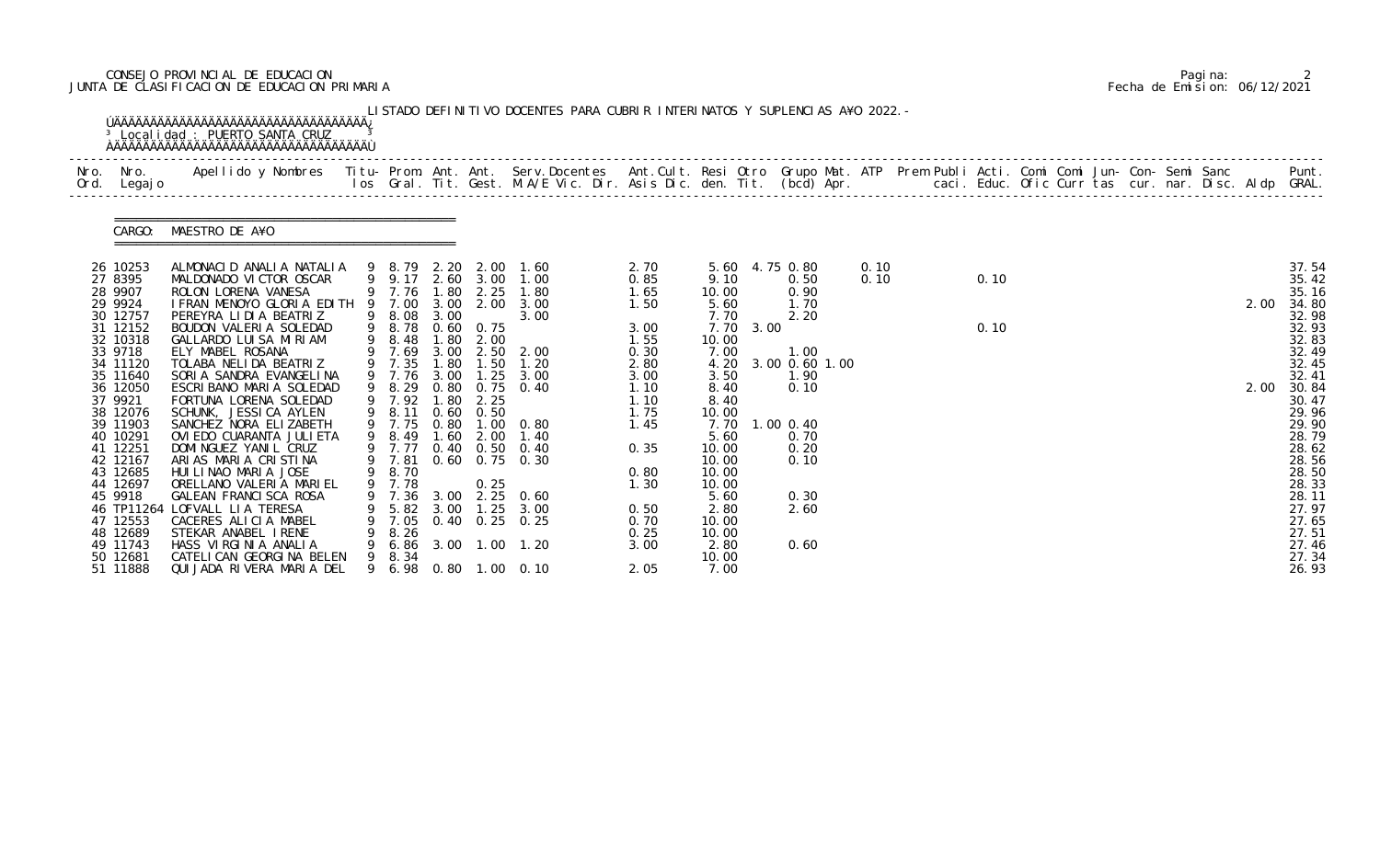# CONSEJO PROVINCIAL DE EDUCACION Pagina: 3 JUNTA DE CLASIFICACION DE EDUCACION PRIMARIA Fecha de Emision: 06/12/2021

| Nro.<br>Ord. | Nro.<br>Legaj o                              | Apellido y Nombres - Titu- Prom. Ant. Ant. Serv.Docentes - Ant.Cult. Resi Otro Grupo Mat. ATP Prem Publi Acti. Comi Comi Jun- Con- Semi Sanc - - - Punt.<br>Ios Gral. Tit. Gest. M.A/E Vic. Dir. Asis Dic. den. Tit. (bcd) Apr. - |   |                                                |                   |                                                                         |                      |                                      |                      |      |      |  |      |      |                                  |
|--------------|----------------------------------------------|-----------------------------------------------------------------------------------------------------------------------------------------------------------------------------------------------------------------------------------|---|------------------------------------------------|-------------------|-------------------------------------------------------------------------|----------------------|--------------------------------------|----------------------|------|------|--|------|------|----------------------------------|
|              |                                              | CARGO: MAESTRO DE A¥O                                                                                                                                                                                                             |   |                                                |                   |                                                                         |                      |                                      |                      |      |      |  |      |      |                                  |
|              | 52 12693<br>53 12487<br>54 11605<br>55 12179 | MONTIEL RAMONA DEL<br>VILLALBA CAMILA ITATI<br>MARTINEZ RAMONA<br>QUEUPAN ALEJANDRA                                                                                                                                               |   | 9 8.36<br>9 7.49 0.20 0.25<br>9 8.66 0.80 0.75 |                   | 9 7.57 3.00 1.25 0.80                                                   | 0.45<br>0.35         | 9.10<br>7.70<br>2.80<br>2.80         | 0.30                 |      |      |  |      |      | 26.91<br>24.99<br>24.72<br>22.01 |
|              | 56 12688                                     | RIOS CINTIA EDITH                                                                                                                                                                                                                 |   | 9 8.02                                         |                   |                                                                         | 0.45                 | 2.80                                 |                      |      |      |  |      |      | 20.27                            |
|              | CARGO:                                       | MAESTRO INTERNADO                                                                                                                                                                                                                 |   |                                                |                   |                                                                         |                      |                                      |                      |      |      |  |      |      |                                  |
|              | 1 T 2<br>2 8841<br>3 10291                   | YBANEZ GLORIA MONICA<br>QUINTEROS AROBIO CLAUDIA<br>OVI EDO CUARANTA JULI ETA                                                                                                                                                     |   |                                                |                   | 6 8.15 3.00 2.25 3.00<br>6 8.17 3.00 2.50 2.40<br>6 8.49 1.60 0.75 1.40 | 3.00<br>3.00         | 10.00<br>8.40<br>5.60                | 2.20<br>1.20<br>0.70 | 0.30 | 0.10 |  | 1.00 | 2.00 | 38.60<br>37.07<br>24.54          |
|              | CARGO:                                       | MAESTRO ESP. EDUC. ARTI STI CA: PLASTI CA                                                                                                                                                                                         |   |                                                |                   |                                                                         |                      |                                      |                      |      |      |  |      |      |                                  |
|              | 1T2<br>2 10432<br>3 11944<br>4 12094         | PEREZ BALLARI NATHALIA<br>MARTINEZ ALLISON<br>JUAREZ PETRONA HAYDEE<br>LEWIS FERRERO THAIS JOAN                                                                                                                                   | 9 | 9 7.87 1.00                                    | $0.60 \quad 0.50$ | 9 6.45 3.00 3.00 3.00<br>9 8.99 1.60 0.25 0.20<br>$1.00 \quad 0.60$     | 0.05<br>0.65<br>1.55 | 10.00<br>$6.30$ 1.50<br>6.30<br>1.40 | 1.70<br>0.30         |      |      |  | 1.00 | 3.00 | 40.20<br>28.49<br>27.62<br>11.50 |

|  | Pagi na: |                              |
|--|----------|------------------------------|
|  |          | Fecha de Emision: 06/12/2021 |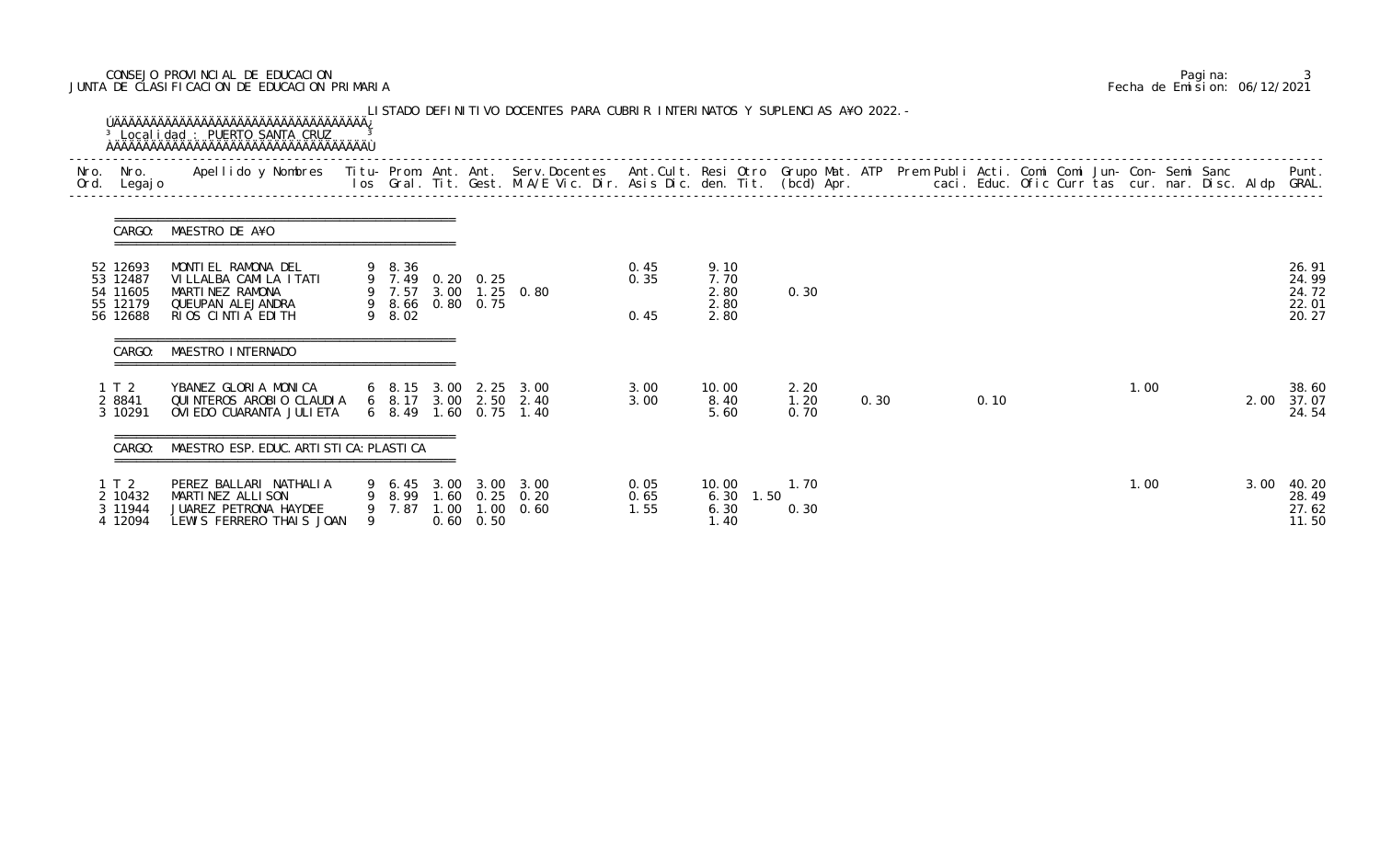# CONSEJO PROVINCIAL DE EDUCACION Pagina: 4 JUNTA DE CLASIFICACION DE EDUCACION PRIMARIA Fecha de Emision: 06/12/2021

| Nro.<br>Ord. | Nro.<br>Legaj o                      | Apellido y Nombres - Titu- Prom. Ant. Ant. Serv.Docentes - Ant.Cult. Resi Otro Grupo Mat. ATP Prem Publi Acti. Comi Comi Jun- Con- Semi Sanc - - - Punt.<br>Ios Gral. Tit. Gest. M.A/E Vic. Dir. Asis Dic. den. Tit. (bcd) Apr. - |   |  |                   |                                                                         |                      |                                    |              |  |      |  |              |      |                                  |
|--------------|--------------------------------------|-----------------------------------------------------------------------------------------------------------------------------------------------------------------------------------------------------------------------------------|---|--|-------------------|-------------------------------------------------------------------------|----------------------|------------------------------------|--------------|--|------|--|--------------|------|----------------------------------|
|              | CARGO:                               | PES ED. ARTISTICA: PLASTICO VISUAL                                                                                                                                                                                                |   |  |                   |                                                                         |                      |                                    |              |  |      |  |              |      |                                  |
|              | 1T2<br>2 10432<br>3 11944<br>4 12094 | PEREZ BALLARI NATHALIA<br>MARTINEZ ALLISON<br>JUAREZ PETRONA HAYDEE<br>LEWIS FERRERO THAIS JOAN                                                                                                                                   | 9 |  | $0.60 \quad 0.50$ | 9 6.45 3.00 3.00 3.00<br>9 8.99 1.60 0.25 0.20<br>9 7.87 1.00 1.00 0.60 | 0.05<br>0.65<br>1.55 | 10.00<br>6.30 1.50<br>6.30<br>1.40 | 1.70<br>0.30 |  |      |  | 1.00         | 3.00 | 40.20<br>28.49<br>27.62<br>11.50 |
|              |                                      | MAESTRO ESP. EDUC. ARTI STI CA: MUSI CA                                                                                                                                                                                           |   |  |                   |                                                                         |                      |                                    |              |  |      |  |              |      |                                  |
|              | 1 T 2<br>2 T 2                       | LABORDE FERNANDO GABRIEL<br>GONZALEZ AMANDA INES                                                                                                                                                                                  |   |  |                   | 9 7.64 2.60 3.00 1.60<br>5 7.57 3.00 2.75 3.00                          | 1.15<br>3.00         | 9.80 1.00 0.80<br>10.00 6.00 1.70  |              |  | 0.10 |  | 1.00<br>1.00 | 3.00 | 37.69<br>46.02                   |
|              | CARGO:                               | PES ED. ARTI STI CA: MUSI CA                                                                                                                                                                                                      |   |  |                   |                                                                         |                      |                                    |              |  |      |  |              |      |                                  |
|              | $1 \t12$<br>2 T 2                    | LABORDE FERNANDO GABRIEL<br>GONZALEZ AMANDA INES                                                                                                                                                                                  |   |  |                   | 9 7.64 2.60 3.00 1.60<br>5 7.57 3.00 2.75 3.00                          | 1.15<br>3.00         | 9.80 1.00 0.80<br>10.00 6.00 1.70  |              |  | 0.10 |  | 1.00<br>1.00 | 3.00 | 37.69<br>46.02                   |
|              | CARGO:                               | MAESTRO ESP. EDUC. ARTI STI CA: TEATRO                                                                                                                                                                                            |   |  |                   |                                                                         |                      |                                    |              |  |      |  |              |      |                                  |
|              | 1 10313                              | GALLI KARINA PAOLA                                                                                                                                                                                                                |   |  | 9 8.33 1.60 2.00  |                                                                         | 2.05                 | 1.40                               |              |  |      |  |              |      | 24.38                            |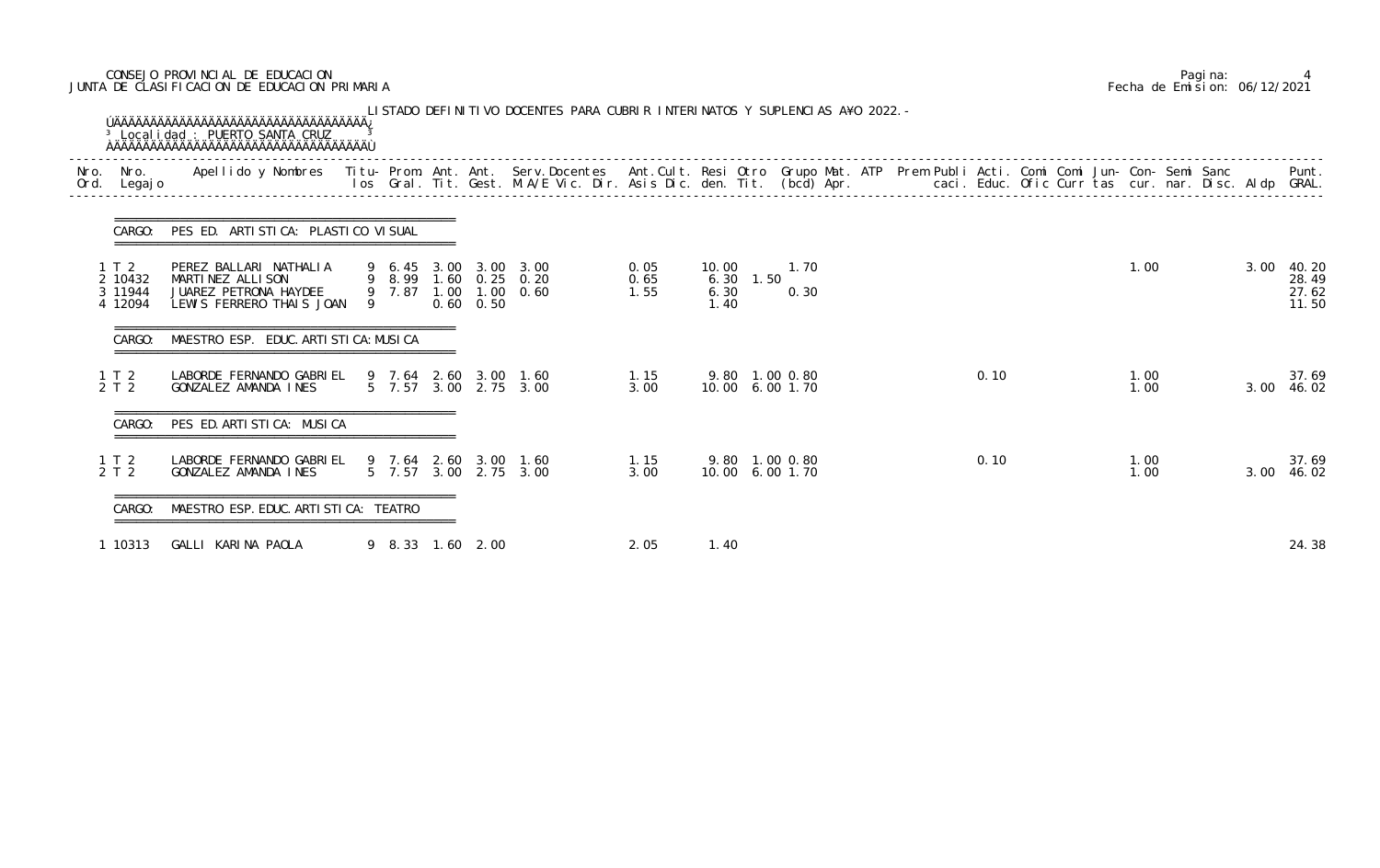# CONSEJO PROVINCIAL DE EDUCACION Pagina: 5 JUNTA DE CLASIFICACION DE EDUCACION PRIMARIA Fecha de Emision: 06/12/2021

|      |                                                                                                                                                                              |                                                                                                                                                                                                                                                                                                                                                                                                 |                                                                                                                                  |                              |                                                           | LISTADO DEFINITIVO DOCENTES PARA CUBRIR INTERINATOS Y SUPLENCIAS A¥O 2022. –                                                                                                                                  |                                                                                                      |                                                                                                                                                              |                                                      |                |      |                              |  |              |              |                                                                                                                                              |
|------|------------------------------------------------------------------------------------------------------------------------------------------------------------------------------|-------------------------------------------------------------------------------------------------------------------------------------------------------------------------------------------------------------------------------------------------------------------------------------------------------------------------------------------------------------------------------------------------|----------------------------------------------------------------------------------------------------------------------------------|------------------------------|-----------------------------------------------------------|---------------------------------------------------------------------------------------------------------------------------------------------------------------------------------------------------------------|------------------------------------------------------------------------------------------------------|--------------------------------------------------------------------------------------------------------------------------------------------------------------|------------------------------------------------------|----------------|------|------------------------------|--|--------------|--------------|----------------------------------------------------------------------------------------------------------------------------------------------|
| Ord. | Nro. Nro.<br>Legaj o                                                                                                                                                         | Apellido y Nombres Titu- Prom. Ant. Ant. Serv.Docentes Ant.Cult. Resi Otro Grupo Mat. ATP Prem Publi Acti. Comi Comi Jun- Con- Semi Sanc Punt.<br>Ios Gral. Tit. Gest. M.A/E Vic. Dir. Asis Dic. den. Tit. (bcd) Apr.                                                                                                                                                                           |                                                                                                                                  |                              |                                                           |                                                                                                                                                                                                               |                                                                                                      |                                                                                                                                                              |                                                      |                |      |                              |  |              |              | Punt.                                                                                                                                        |
|      | CARGO:                                                                                                                                                                       | MAESTRO ESP. EDUC. ARTI STI CA: DANZAS                                                                                                                                                                                                                                                                                                                                                          |                                                                                                                                  |                              |                                                           |                                                                                                                                                                                                               |                                                                                                      |                                                                                                                                                              |                                                      |                |      |                              |  |              |              |                                                                                                                                              |
|      | 1 10313                                                                                                                                                                      | GALLI KARINA PAOLA                                                                                                                                                                                                                                                                                                                                                                              | 9 7.09 2.40 2.00                                                                                                                 |                              |                                                           |                                                                                                                                                                                                               | 2.05                                                                                                 | 1.40                                                                                                                                                         |                                                      |                |      |                              |  |              |              | 23.94                                                                                                                                        |
|      | CARGO:                                                                                                                                                                       | MAESTRO ESP. DE EDUCACION FISICA                                                                                                                                                                                                                                                                                                                                                                |                                                                                                                                  |                              |                                                           |                                                                                                                                                                                                               |                                                                                                      |                                                                                                                                                              |                                                      |                |      |                              |  |              |              |                                                                                                                                              |
|      | 1 T 2<br>2 6520<br>3 T 2<br>4 7386<br>5 8294<br>6 10029<br>7 11103<br>8 12541<br>9 12193<br>10 12518<br>11 10233<br>12 10762<br>13 11845<br>14 10048<br>15 12256<br>16 12786 | MANERA MARIA VERONICA<br>ROBERTS ALBERTO EDUARDO<br>FRANCHI ORNELLA<br>NI COTERA MASSOCHI CESAR<br>MARTINEZ DIEGO HERNAN<br>ALTAMI RANO NADI A VANESA<br>ARAMAYO FABIANA PATRICIA<br>CONDE FACUNDO<br>REDONDO FRANCO OSCAR<br>STEKAR JOEL<br>OJEDA ANAHI DENISE<br>ZALAZAR LUCILA MARIA<br>NAVARRO HECTOR ARMANDO<br>ZAPATA MAURICIO MARTIN<br>CHAVES YOLANDA ISABEL<br>CURA ALICIA MARIA ELENA | 9 7.76 1.80<br>9 7.01<br>$9$ 7.45<br>9 8.00<br>9 7.51<br>9 7.79<br>9 8.36<br>9 7.39<br>9 7.18<br>9 6.74 1.60<br>9<br>9 7.11 1.20 | 2.00<br>2.80<br>0.80<br>2.00 | 2.25<br>1.50<br>$0.20 \quad 0.25$<br>0.75<br>1.25<br>2.25 | 9 8.17 3.00 3.00 3.00<br>9 6.48 3.00 3.00 2.80<br>2.00 0.90<br>3.00 3.00 0.90<br>2.60 3.00 0.80<br>1.80<br>1.10<br>9 8.35 0.20 0.25 0.20<br>1.60 2.00 0.50<br>1.40 1.75 0.40<br>9 7.72 1.00 0.50 0.10<br>0.80 | 2.35<br>2.10<br>1.45<br>3.00<br>1.80<br>1.30<br>3.00<br>0.45<br>0.85<br>0.20<br>1.40<br>0.85<br>1.25 | 10.00  0.50  2.30<br>10.00<br>10.00 5.50 0.40<br>10.00 1.00 0.40<br>10.00<br>6.30<br>4.20<br>10.00<br>10.00<br>10.00<br>5.60<br>3.50<br>2.80<br>6.30<br>0.70 | 1.40<br>0.40<br>0.90<br>3.00<br>0.20<br>0.30<br>0.40 | 0.50 0.50 1.00 | 0.20 | 0.30<br>0.10<br>0.15<br>0.10 |  | 1.00<br>1.00 | 2.00<br>3.00 | 44.52<br>41.08<br>39.81<br>37.31<br>35.15<br>31.70<br>31.11<br>30.24<br>29.36<br>28.85<br>26.49<br>25.03<br>22.24<br>20.80<br>19.02<br>18.51 |

|  | Pagi na: |                              |
|--|----------|------------------------------|
|  |          | Fecha de Emision: 06/12/2021 |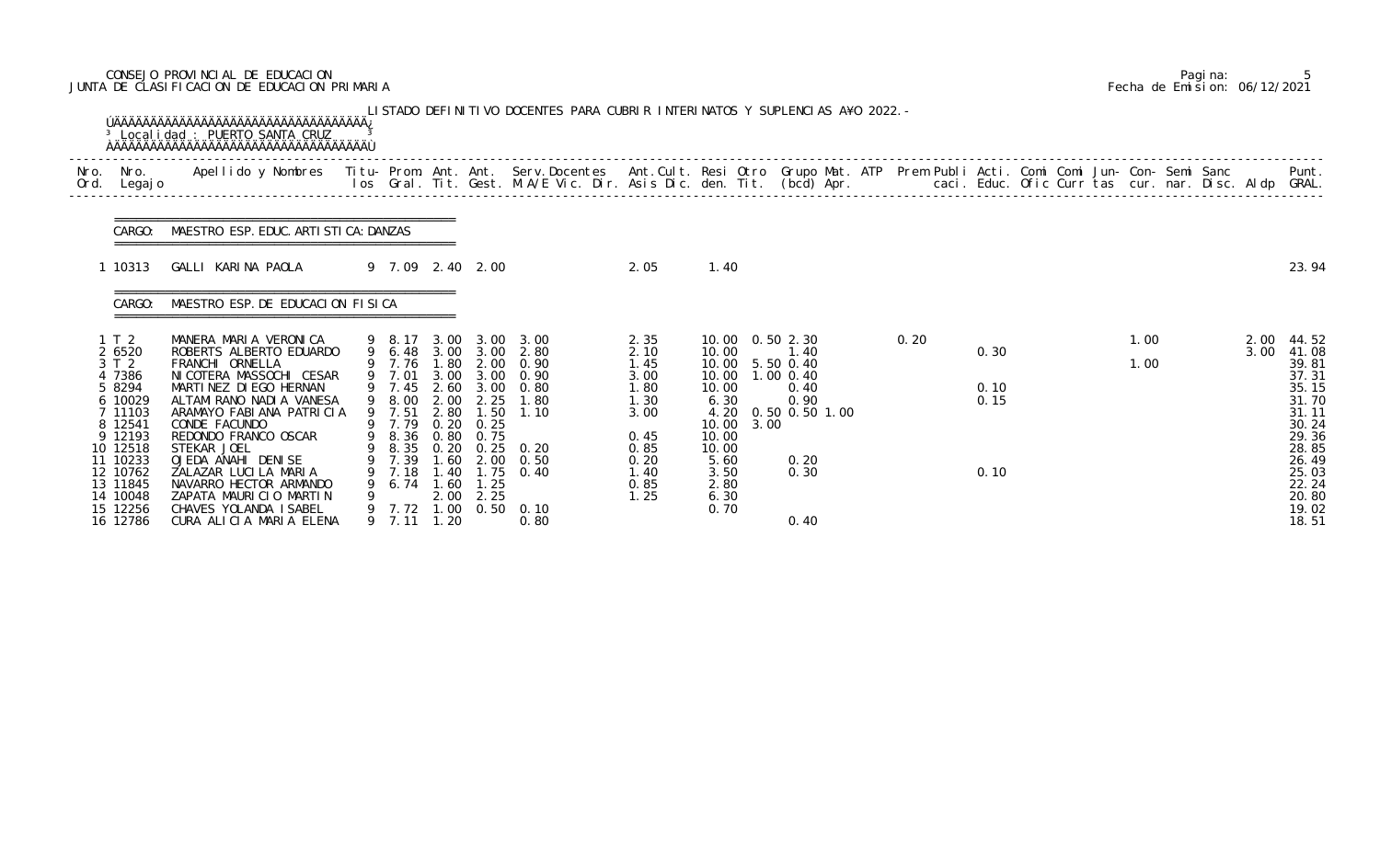# CONSEJO PROVINCIAL DE EDUCACION Pagina: 6 JUNTA DE CLASIFICACION DE EDUCACION PRIMARIA Fecha de Emision: 06/12/2021

| CARGO:<br>6700<br>2 12765<br>CARGO:<br>6700 | =================================<br>MAESTRO ESPECIAL DE INGLES<br>CARDOSO MARIA FERNANDA<br>LESCANO MARIA PAOLA<br>PES LENGUA EXTRANJERA: INGLES |                                          | 9 8.48 0.80                                              |                                       | 1.55<br>9 7.81 1.20 1.50 1.00 | 0.55                                 |      | 10.00 3.00 0.50 |  | 0.10 |  |  |                |
|---------------------------------------------|---------------------------------------------------------------------------------------------------------------------------------------------------|------------------------------------------|----------------------------------------------------------|---------------------------------------|-------------------------------|--------------------------------------|------|-----------------|--|------|--|--|----------------|
|                                             |                                                                                                                                                   |                                          |                                                          |                                       |                               |                                      |      |                 |  |      |  |  | 35.66          |
|                                             |                                                                                                                                                   |                                          |                                                          |                                       |                               |                                      |      |                 |  |      |  |  | 18.83          |
|                                             |                                                                                                                                                   |                                          |                                                          |                                       |                               |                                      |      |                 |  |      |  |  |                |
| 2 12765                                     | CARDOSO MARIA FERNANDA<br>LESCANO MARIA PAOLA                                                                                                     |                                          | 9 8.48 0.80                                              |                                       | 9 7.81 1.20 1.50 1.00         | 1.55<br>0.55                         |      | 10.00 3.00 0.50 |  | 0.10 |  |  | 35.66<br>18.83 |
| CARGO:                                      |                                                                                                                                                   |                                          |                                                          |                                       |                               |                                      |      |                 |  |      |  |  |                |
| 1 10313                                     |                                                                                                                                                   |                                          |                                                          |                                       |                               | 2.05                                 | 1.40 |                 |  |      |  |  | 23.94          |
| CARGO:                                      |                                                                                                                                                   |                                          |                                                          |                                       |                               |                                      |      |                 |  |      |  |  |                |
| 1 10313                                     |                                                                                                                                                   |                                          |                                                          |                                       |                               | 2.05                                 | 1.40 |                 |  |      |  |  | 24.38          |
|                                             | CARGO:                                                                                                                                            | GALLI KARINA PAOLA<br>GALLI KARINA PAOLA | PES ED. ARTISTICA: DANZAS<br>PES ED. ARTI STI CA: TEATRO | ASIST. MEDIOS A/C GAB. DE INFORMATICA |                               | 9 7.09 2.40 2.00<br>9 8.33 1.60 2.00 |      |                 |  |      |  |  |                |

|  | Pagi na: |                              |
|--|----------|------------------------------|
|  |          | Fecha de Emision: 06/12/2021 |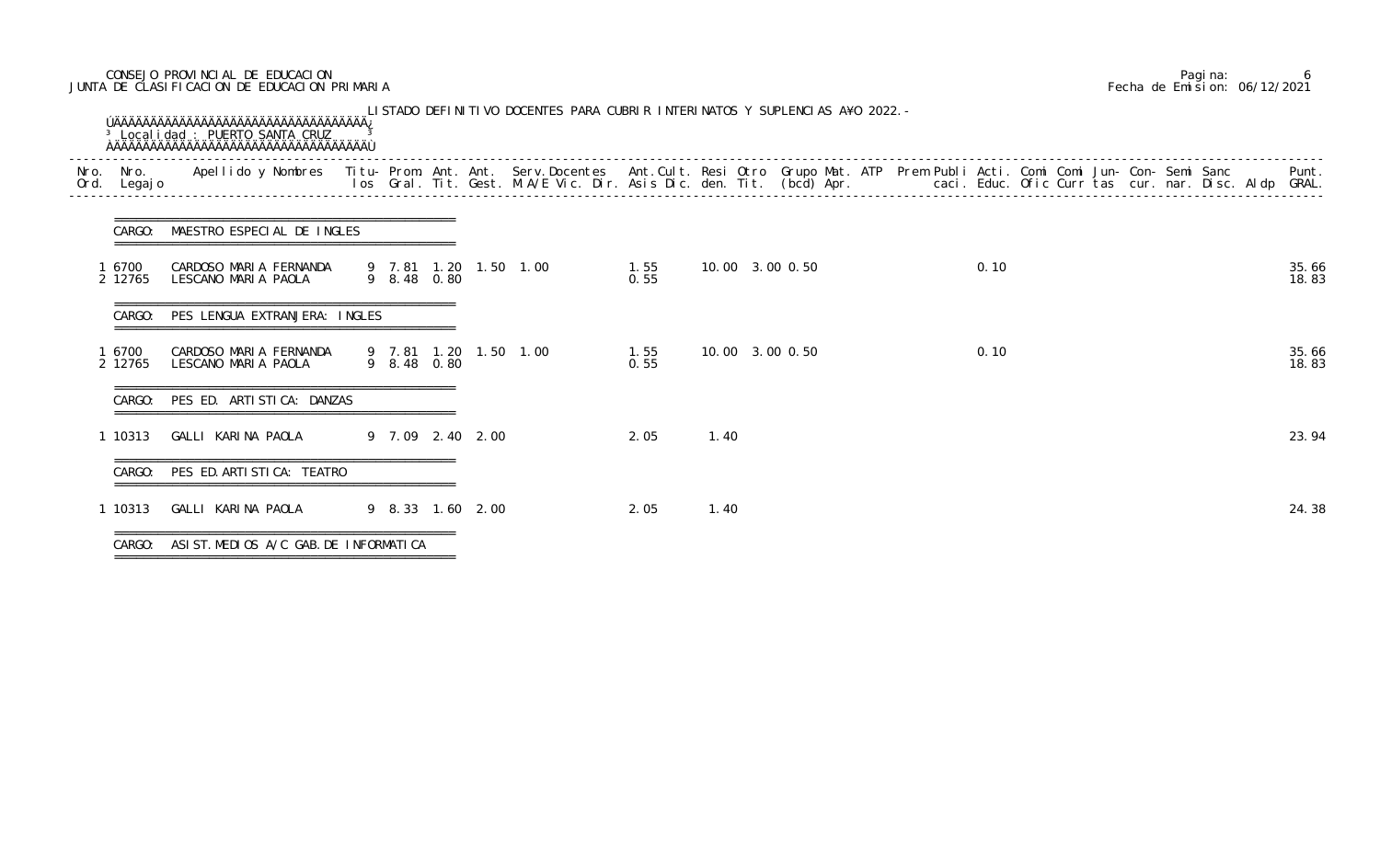# CONSEJO PROVINCIAL DE EDUCACION Pagina: 7 JUNTA DE CLASIFICACION DE EDUCACION PRIMARIA Fecha de Emision: 06/12/2021

| Nro.<br>Ord. | Nro.<br>Legaj o                                 | Apellido y Nombres - Titu- Prom. Ant. Ant. Serv.Docentes - Ant.Cult. Resi Otro Grupo Mat. ATP Prem Publi Acti. Comi Comi Jun- Con- Semi Sanc - - - Punt.<br>Ios Gral. Tit. Gest. M.A/E Vic. Dir. Asis Dic. den. Tit. (bcd) Apr. - |                                                                   |      |                                         |                      |                        |                                        |      |  |  |      |      |                                           |
|--------------|-------------------------------------------------|-----------------------------------------------------------------------------------------------------------------------------------------------------------------------------------------------------------------------------------|-------------------------------------------------------------------|------|-----------------------------------------|----------------------|------------------------|----------------------------------------|------|--|--|------|------|-------------------------------------------|
|              | CARGO:                                          | ASIST. MEDIOS A/C GAB. DE INFORMATICA<br>====================================                                                                                                                                                     |                                                                   |      |                                         |                      |                        |                                        |      |  |  |      |      |                                           |
|              | 1 11103<br>2 9522<br>3 7670<br>4 10097<br>5 T 2 | ARAMAYO FABIANA PATRICIA<br>ALZU ANAGUA ANDREA<br>MI ELE PEDRO JAVI ER<br>BUSTOS EUGENIO GERMAN<br>NI EVES LI LI AN ALEJANDRA                                                                                                     | 8 7.57<br>6 7.76 2.20 2.00<br>6 6.75 3.00 2.50<br>6, 6, 78, 2, 60 | 2.25 | 1.20 1.50 1.10<br>3 7.75 3.00 2.50 3.00 | 3.00<br>0.35<br>3.00 | 10.00<br>10.00<br>2.10 | 4.20 3.00 0.50 1.00<br>10.00 3.00 2.70 | 0.20 |  |  | 1.00 | 2.00 | 31.07<br>28.31<br>28.25<br>19.73<br>41.15 |
|              | CARGO:                                          | PES EDUCACION TECNOLOGICA                                                                                                                                                                                                         |                                                                   |      |                                         |                      |                        |                                        |      |  |  |      |      |                                           |
|              | 1 T 2                                           | FARINA EZEQUIEL ALBERTO                                                                                                                                                                                                           |                                                                   |      | 9 8.94 3.00 2.00 2.20                   |                      | 9.80                   | 1.10                                   |      |  |  | 1.00 |      | 37.04                                     |
|              | CARGO:                                          | PES FORMACION ETICA Y CIUDADANA                                                                                                                                                                                                   |                                                                   |      |                                         |                      |                        |                                        |      |  |  |      |      |                                           |
|              | 1 11908<br>2 12447                              | LEI VA LUCAS RAMON<br>MARIOT MICHELLE NOHELI                                                                                                                                                                                      | 9 8.65 1.00 0.75                                                  |      | 3 8.24 0.60 0.50 0.30                   | 2.25                 | 2.80<br>10.00          | 0.10                                   |      |  |  |      | 3.00 | 24.45<br>25.74                            |

|  | Pagi na: |                              |
|--|----------|------------------------------|
|  |          | Fecha de Emision: 06/12/2021 |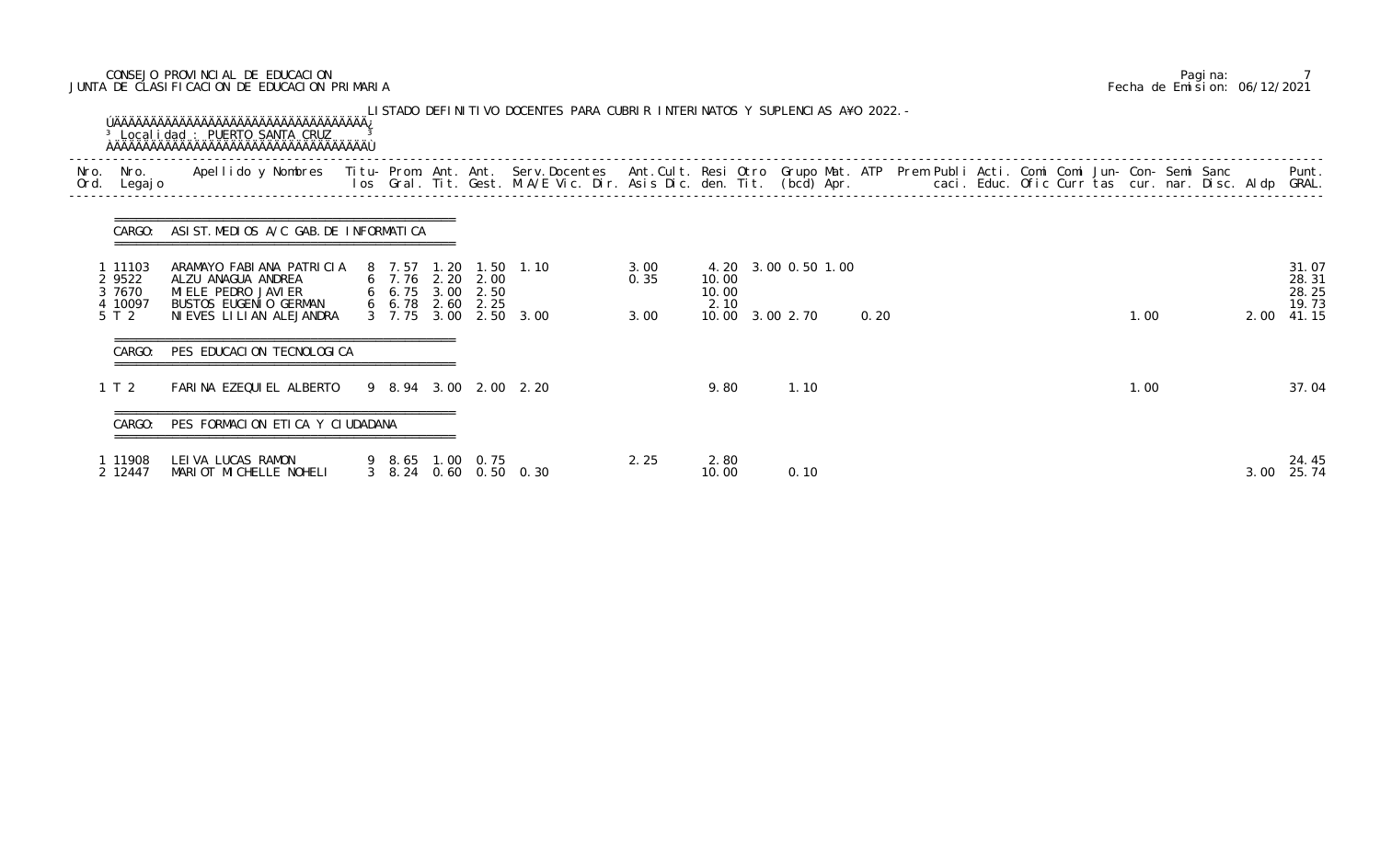# CONSEJO PROVINCIAL DE EDUCACION Pagina: 8 JUNTA DE CLASIFICACION DE EDUCACION PRIMARIA Fecha de Emision: 06/12/2021

|      |                                                                                                                                                                                                                                                                 | <sup>3</sup> Localidad : PUERTO SANTA CRUZ                                                                                                                                                                                                                                                                                                                                                                                                                                                                                                                                                                                                          |        |                                                                                                                                                                                                                                       |                                                                                                                              |                                                                                                                                                                                                                                  | LISTADO DEFINITIVO DOCENTES PARA CUBRIR INTERINATOS Y SUPLENCIAS A¥O 2022. -                                                                                                                                                                  |                                                                                                                                                                                                                           |                                                                                                                                                     |      |                                                                                                                                                                                                                                                                                                |                                                                      |                                                                                                                           |  |                                                                                                                          |  |                                                                                              |                                                                                                                                                                                                                                    |
|------|-----------------------------------------------------------------------------------------------------------------------------------------------------------------------------------------------------------------------------------------------------------------|-----------------------------------------------------------------------------------------------------------------------------------------------------------------------------------------------------------------------------------------------------------------------------------------------------------------------------------------------------------------------------------------------------------------------------------------------------------------------------------------------------------------------------------------------------------------------------------------------------------------------------------------------------|--------|---------------------------------------------------------------------------------------------------------------------------------------------------------------------------------------------------------------------------------------|------------------------------------------------------------------------------------------------------------------------------|----------------------------------------------------------------------------------------------------------------------------------------------------------------------------------------------------------------------------------|-----------------------------------------------------------------------------------------------------------------------------------------------------------------------------------------------------------------------------------------------|---------------------------------------------------------------------------------------------------------------------------------------------------------------------------------------------------------------------------|-----------------------------------------------------------------------------------------------------------------------------------------------------|------|------------------------------------------------------------------------------------------------------------------------------------------------------------------------------------------------------------------------------------------------------------------------------------------------|----------------------------------------------------------------------|---------------------------------------------------------------------------------------------------------------------------|--|--------------------------------------------------------------------------------------------------------------------------|--|----------------------------------------------------------------------------------------------|------------------------------------------------------------------------------------------------------------------------------------------------------------------------------------------------------------------------------------|
| Nro. | Nro.<br>Ord. Legajo                                                                                                                                                                                                                                             | Apellido y Nombres - Titu- Prom. Ant. Ant. Serv.Docentes - Ant.Cult. Resi Otro Grupo Mat. ATP - Prem Publi Acti. Comi Comi Jun- Con- Semi Sanc                                                                                                                                                                                                                                                                                                                                                                                                                                                                                                      |        |                                                                                                                                                                                                                                       |                                                                                                                              |                                                                                                                                                                                                                                  | los Gral. Tit. Gest. M.A/E Vic. Dir. Asis Dic. den. Tit. (bcd) Apr.        caci. Educ. Ofic Curr tas cur. nar. Disc. Aldp GRAL.                                                                                                               |                                                                                                                                                                                                                           |                                                                                                                                                     |      |                                                                                                                                                                                                                                                                                                |                                                                      |                                                                                                                           |  |                                                                                                                          |  |                                                                                              | Punt.                                                                                                                                                                                                                              |
|      | Modal i dad: ADULTOS                                                                                                                                                                                                                                            |                                                                                                                                                                                                                                                                                                                                                                                                                                                                                                                                                                                                                                                     |        |                                                                                                                                                                                                                                       |                                                                                                                              |                                                                                                                                                                                                                                  |                                                                                                                                                                                                                                               |                                                                                                                                                                                                                           |                                                                                                                                                     |      |                                                                                                                                                                                                                                                                                                |                                                                      |                                                                                                                           |  |                                                                                                                          |  |                                                                                              |                                                                                                                                                                                                                                    |
|      | CARGO:                                                                                                                                                                                                                                                          | MAESTRO DE SECCION ADULTOS                                                                                                                                                                                                                                                                                                                                                                                                                                                                                                                                                                                                                          |        |                                                                                                                                                                                                                                       |                                                                                                                              |                                                                                                                                                                                                                                  |                                                                                                                                                                                                                                               |                                                                                                                                                                                                                           |                                                                                                                                                     |      |                                                                                                                                                                                                                                                                                                |                                                                      |                                                                                                                           |  |                                                                                                                          |  |                                                                                              |                                                                                                                                                                                                                                    |
|      | 1 T 2<br>2 TAD 17<br>3 T 2<br>4 T 2<br>5 TAD 17<br>6 T 2<br>7 T 2<br>8 T 2<br>9 T 2<br>10 T 2<br>11T2<br>12 8400<br>13 T 2<br>14 T 2<br>15 6706<br>16 6700<br>17 9370<br>18 6970<br>19 TAD 17<br>20 9369<br>21 T 2<br>22 8841<br>23 8858<br>24 7385<br>25 10253 | VERA GLORIA INES<br>SERRA ROXANA ZULEMA<br>GONZALEZ AMANDA INES<br>GAMARRA YOLANDA<br>MARTINEZ SILVINA INES<br>NI EVES LI LI AN ALEJANDRA<br>SABATTINI MARIA ALEJANDRA<br>BLANCO ANA BEATRIZ<br>YBANEZ GLORIA MONICA<br>CHACOMA FANY ROSA<br>SUAREZ PATRICIA ANDREA<br>VILLALBA VANESA IRMA<br>ROCHA MARISA ALEJANDRA<br>BURGOS LEONOR NELIDA<br>JURADO PATRICIA LILIANA<br>CARDOSO MARIA FERNANDA<br>ZACARIAS ADRIANA ELIZABET<br>ROBLEDO NELIDA DEL VALLE<br>VALDEZ CARLOS ANTONIO<br>LOREI RO FABI OLA CAROLI NA<br>PEREZ TANIA SOLEDAD<br>QUINTEROS AROBIO CLAUDIA<br>PEREZ MAXIMO RAMIRO<br>QUI ROGA ROSANA DE LOS<br>ALMONACID ANALIA NATALIA | 9<br>9 | 9 7.55 3.00<br>9 7.57<br>9 7.38<br>9 8.22<br>7.34<br>9 6.46<br>9 8.15 3.00 3.00<br>9 7.32 3.00<br>9 7.20<br>9 9.00<br>9 7.05<br>9 7.88<br>6.68<br>9 8.65<br>8.52<br>9 6.58<br>6.79<br>9.30<br>7.90<br>8.17<br>6.56<br>9 7.90<br>8. 79 | 3.00<br>3.00<br>3.00<br>2.80<br>2.60<br>3.00<br>3.00<br>3.00<br>3.00<br>2.20<br>3.00<br>2.60<br>2.20<br>3.00<br>2.40<br>3.00 | 1. 75<br>3.00 3.00<br>3.00<br>$3.00 \quad 3.00$<br>3.00<br>3.00<br>3.00<br>2.00<br>2.00<br>3.00<br>3.00<br>2.25<br>3.00<br>1.75<br>3.00 3.00<br>3.00<br>0.50<br>$\overline{\phantom{0}}$ . 00<br>.50<br>$\overline{.50}$<br>2.25 | 1.80<br>9 8.31 3.00 3.00 3.00<br>2.20<br>6.82 3.00 2.75 2.40<br>3.00 0.90<br>3.00<br>3.00<br>3.00<br>3.00<br>3.00<br>1.60<br>1.60<br>3.00<br>3.00<br>1.60<br>1.00<br>1.80<br>1. 00<br>0.50<br>1. 20<br>1.00<br>1.40<br>0.20<br>2.20 0.75 0.60 | 3.00<br>3.00 3.00<br>3.00<br>3.00<br>3.00<br>3.00<br>3.00<br>3.00<br>3.00<br>3.00<br>2.25<br>$0.90$ $0.10$ $9.10$<br>3.00<br>1.40<br>3.00<br>1.55<br>3.00<br>3.00<br>3.00<br>2.45<br>1.00<br>3.00<br>3.00<br>3.00<br>2.70 | 10.00<br>10.00<br>10.00<br>10.00<br>10.00<br>10.00<br>10.00<br>10.00<br>10.00<br>10.00<br>10.00<br>10.00<br>10.00<br>10.00<br>7.70<br>8.40<br>10.00 | 3.00 | 10.00 9.50 0.90<br>2.50<br>6.001.10<br>10.00 5.50 1.20<br>10.00  1.25  2.30<br>0.502.20<br>2.00<br>1.002.30<br>1.70<br>2.30<br>10.00 4.75 0.80<br>4.00 0.80<br>1.90<br>1.90<br>0.80<br>7.70 1.00 0.50<br>0.90<br>0.50<br>7.70 1.00 0.20<br>2.50 0.60<br>0.60<br>0.70<br>0.10<br>5.60 4.75 0.30 | 0.10<br>0.20<br>0.10<br>0.20<br>0.10<br>0.20<br>0.30<br>0.10<br>0.10 | 0.25<br>0.20<br>0.10<br>0.40<br>0.10<br>0.05<br>0.10<br>0.10<br>0.10<br>$0.15 \quad 0.70$<br>0.10<br>0.10<br>0.10<br>0.10 |  | 1.00<br>1.00<br>1.00<br>1.00<br>1.00<br>1.00<br>1.00<br>0.101.00<br>1.00<br>1.00<br>1.00<br>1.00<br>1.00<br>1.00<br>1.00 |  | 2.00<br>3.00<br>3.00<br>2.00<br>3.00<br>2.00<br>2.00<br>2.00<br>3.00<br>3.00<br>2.00<br>3.00 | 49.50<br>49.06<br>48.87<br>46.97<br>46.93<br>45.12<br>43.74<br>41.86<br>41.85<br>41.72<br>41.40<br>41.40<br>41.00<br>40.28<br>39.33<br>38.30<br>37.77<br>37.38<br>37.29<br>3.00 37.10<br>36.70<br>36.37<br>36.16<br>35.55<br>34.79 |

|  | Pagi na: |                              |
|--|----------|------------------------------|
|  |          | Fecha de Emision: 06/12/2021 |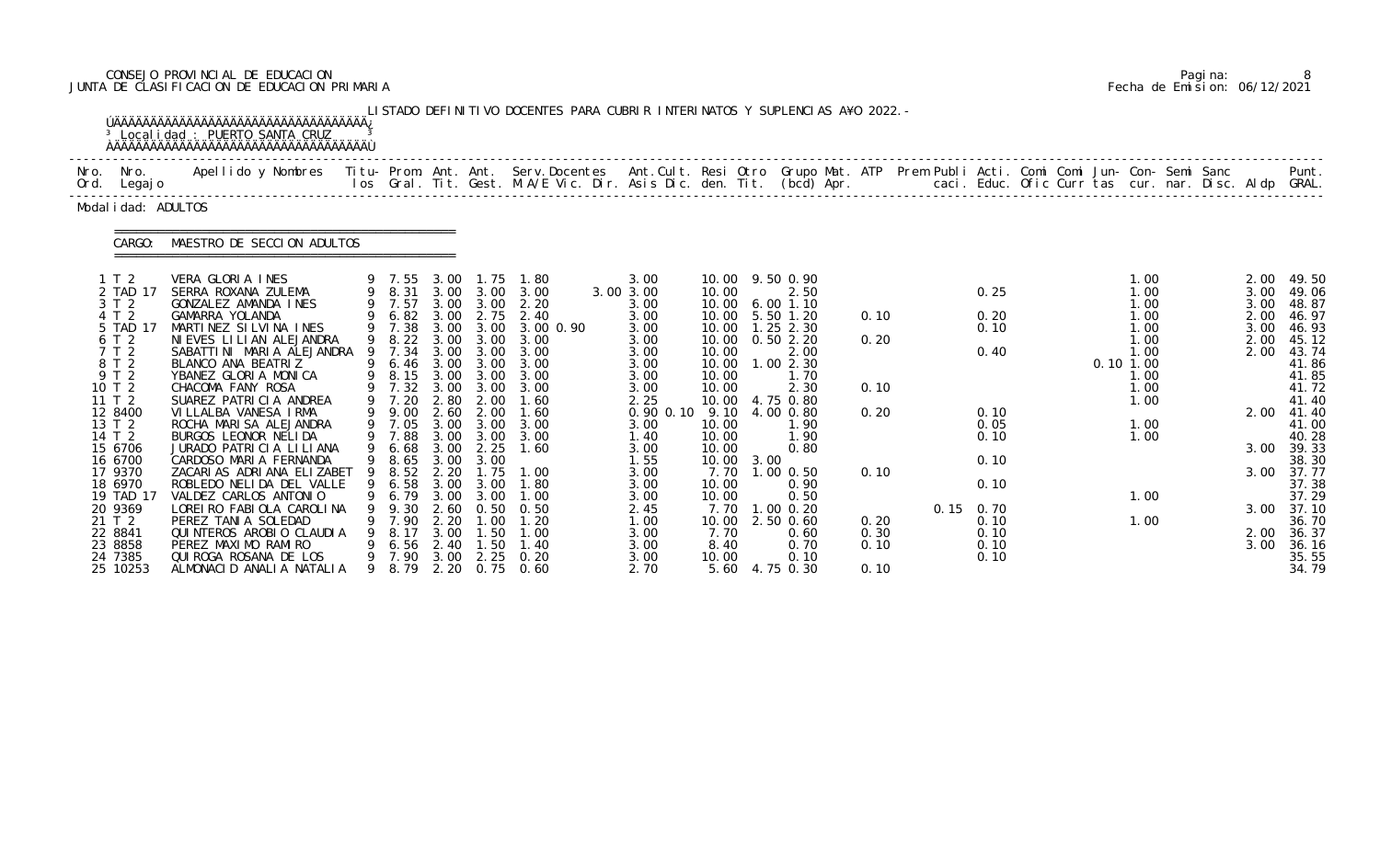# CONSEJO PROVINCIAL DE EDUCACION Pagina: 9 JUNTA DE CLASIFICACION DE EDUCACION PRIMARIA Fecha de Emision: 06/12/2021

|      |                                                                                                            | <sup>3</sup> Local i dad: PUERTO SANTA CRUZ                                                                                                                                                                                                                  |                                                                                                             |                                      |                                                   | LISTADO DEFINITIVO DOCENTES PARA CUBRIR INTERINATOS Y SUPLENCIAS A¥O 2022. -                                              |                                                                                                          |                                                               |                                                                                                                               |                      |             |                              |  |                                                                          |  |                                              |                                                                                                 |
|------|------------------------------------------------------------------------------------------------------------|--------------------------------------------------------------------------------------------------------------------------------------------------------------------------------------------------------------------------------------------------------------|-------------------------------------------------------------------------------------------------------------|--------------------------------------|---------------------------------------------------|---------------------------------------------------------------------------------------------------------------------------|----------------------------------------------------------------------------------------------------------|---------------------------------------------------------------|-------------------------------------------------------------------------------------------------------------------------------|----------------------|-------------|------------------------------|--|--------------------------------------------------------------------------|--|----------------------------------------------|-------------------------------------------------------------------------------------------------|
| Nro. | Nro.<br>Ord. Legajo                                                                                        | Apellido y Nombres - Titu- Prom. Ant. Ant. Serv.Docentes - Ant.Cult. Resi Otro Grupo Mat. ATP Prem Publi Acti. Comi Comi Jun- Con- Semi Sanc - - - Punt.<br>Ios Gral. Tit. Gest. M.A/E Vic. Dir. Asis Dic. den. Tit. (bcd) Apr. -                            |                                                                                                             |                                      |                                                   |                                                                                                                           |                                                                                                          |                                                               |                                                                                                                               |                      |             |                              |  |                                                                          |  |                                              |                                                                                                 |
|      | CARGO:                                                                                                     | MAESTRO DE SECCION ADULTOS                                                                                                                                                                                                                                   |                                                                                                             |                                      |                                                   |                                                                                                                           |                                                                                                          |                                                               |                                                                                                                               |                      |             |                              |  |                                                                          |  |                                              |                                                                                                 |
|      | 26 9924<br>27 8395<br>28 9907<br>29 11640<br>30 11120<br>31 9718<br>33 10291                               | IFRAN MENOYO GLORIA EDITH 9 7.00 3.00 2.00 2.40<br>MALDONADO VICTOR OSCAR<br>ROLON LORENA VANESA<br>SORIA SANDRA EVANGELINA<br>TOLABA NELIDA BEATRIZ<br>ELY MABEL ROSANA<br>32 TP11264 LOFVALL LIA TERESA<br>OVI EDO CUARANTA JULI ETA                       | 9 9.17 2.60 2.25<br>9 7.76<br>9 7.35<br>9 7.69<br>9 8.49                                                    | 1.80<br>3.00                         | 0.75                                              | $0.75$ 0.60<br>9 7.76 3.00 0.75 3.00<br>1.80 0.25 0.20<br>1.00<br>9 5.82 3.00 1.25 3.00<br>1.60 0.50 0.40                 | 1.50<br>0.85<br>1.65<br>3.00<br>2.80<br>0.30<br>0.50                                                     | 5.60<br>9.10<br>10.00<br>3.50<br>4.20<br>7.00<br>2.80<br>5.60 | 1.20<br>0.40<br>0.90<br>3.00 0.10 1.00<br>0.50<br>2.10<br>0.20                                                                | 0.10                 |             | 0.10                         |  |                                                                          |  | 2.00                                         | 33.70<br>33.17<br>31.96<br>30.91<br>29.70<br>29.24<br>27.47<br>25.79                            |
|      | CARGO:                                                                                                     | PES DE FORMACION PARA EL TRABAJO                                                                                                                                                                                                                             |                                                                                                             |                                      |                                                   |                                                                                                                           |                                                                                                          |                                                               |                                                                                                                               |                      |             |                              |  |                                                                          |  |                                              |                                                                                                 |
|      | 1T2<br>2 T 2<br>3 TAD 17<br>4 TAD 17<br>5 8400<br>6 T 2<br>7 T 2<br>8 T 2<br>9 T 2<br>10 6706<br>11 TAD 17 | VERA GLORIA INES<br>GAMARRA YOLANDA<br>MARTINEZ SILVINA INES<br>SERRA ROXANA ZULEMA<br>VILLALBA VANESA IRMA<br>SUAREZ PATRICIA ANDREA<br>YBANEZ GLORIA MONICA<br>BLANCO ANA BEATRIZ<br>CHACOMA FANY ROSA<br>JURADO PATRICIA LILIANA<br>VALDEZ CARLOS ANTONIO | 5 7.55 3.00 0.50<br>5 6.82 3.00 0.50<br>5 7.38<br>5 8.31<br>5 9.00<br>8.15<br>6.46<br>7.32<br>6.68<br>6. 79 | 3.00<br>3.00<br>3.00<br>3.00<br>3.00 | 2.60 0.75<br>0.50<br>0.25<br>0.25<br>0.50<br>3.00 | 2.80<br>3.00<br>3.00 0.50 3.00<br>3.00 0.25 3.00<br>2.60<br>5 7.20 2.80 0.50 2.60<br>3.00<br>3.00<br>3.00<br>2.60<br>2.00 | 3.00<br>3.00<br>3.00<br>3.00<br>0.90 0.10 9.10 4.00 1.30<br>2.25<br>3.00<br>3.00<br>3.00<br>3.00<br>3.00 | 10.00<br>10.00<br>10.00<br>10.00<br>10.00<br>10.00            | 10.00 7.50 1.40<br>10.00 5.50 1.70<br>10.00  1.25  2.80<br>3.00<br>10.00 4.75 1.30<br>2.20<br>.002.80<br>2.80<br>1.30<br>1.00 | 0.10<br>0.20<br>0.10 |             | 0.20<br>0.10<br>0.25<br>0.10 |  | 1.00<br>1.00<br>1.00<br>1.00<br>1.00<br>1.00<br>0.101.00<br>1.00<br>1.00 |  | 2.00<br>2.00<br>3.00<br>3.00<br>2.00<br>3.00 | 43.75<br>41.82<br>40.03<br>39.81<br>37.65<br>37.40<br>35.85<br>35.61<br>35.47<br>35.08<br>34.79 |
|      | 12 T 2<br>13 9369                                                                                          | ROCHA MARISA ALEJANDRA<br>LOREI RO FABI OLA CAROLINA                                                                                                                                                                                                         | 5 7.05<br>5 9.30                                                                                            | 3.00                                 |                                                   | 3.00<br>2.60 0.25 1.50                                                                                                    | 3.00<br>2.45                                                                                             | 10.00<br>7.70                                                 | 2.40<br>1.00 0.70                                                                                                             |                      | $0.15$ 0.70 | 0.05                         |  | 1.00                                                                     |  |                                              | 34.50<br>3.00 34.35                                                                             |

|  | Pagi na: |                              |
|--|----------|------------------------------|
|  |          | Fecha de Emision: 06/12/2021 |